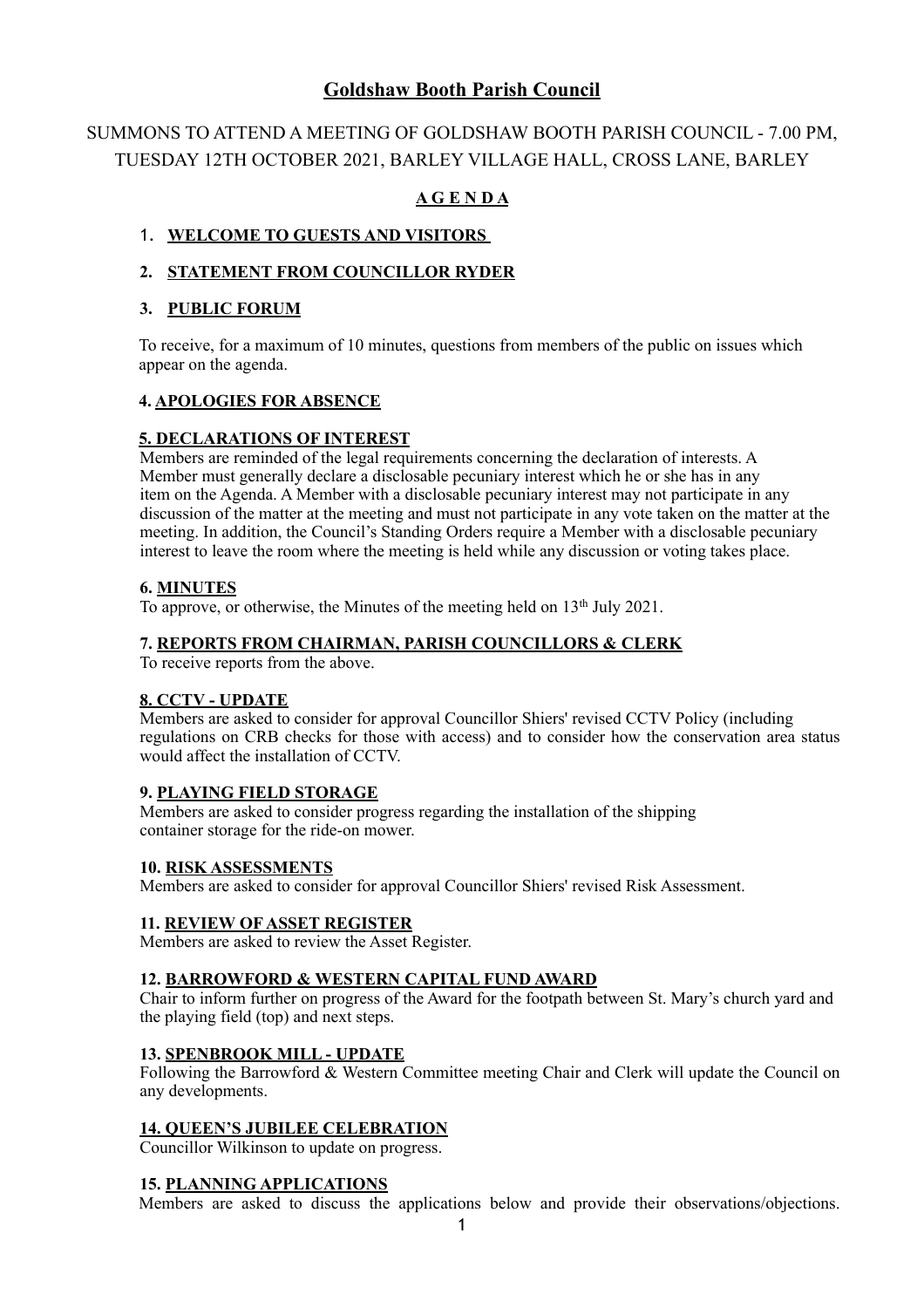Details can be found on the planning portal at Pendle Borough Council website.

### • **APPLICATION: 21/0736/TCA (Prior Approval Not Required - For Minutes Only) PROPOSAL:**

Works in the rear garden. Mixed holly and hawthorn hedge on rear boundary to reduce hard down to approx 5' in height and reduce both sides to make the hedge more manageable for the customer. X2 conifers to the left of the mixed hedge to reduce to the same size and trim the sides. Pine and Spruce tree to reduce selective bulges in the crown by approx 1-1.5m for aesthetic purposes. P.plum to reduce by approx 1-1.5m in height and shape the sides. Cotoneaster tree to reduce in height by approx 1.5m and reduce the sides hard to bring back into shape. Works to the front of the house : Small section of beech hedge to trim into shape to the side of the driveway. Large conifer in the front garden to remove and grind out the stump. Grindings to be raked out level over the area. Works to the left hand side of the driveway : X1 conifer remove cut to ground level only. X1 gold conifer to reduce by approx 3-4' and trim the sides to shape.

**LOCATION:**Ashen Dene Cottage 5 Sabden Fold Higham Lancashire BB12 9LS

### **• APPLICATION: 21/0750/VAR (Deadline for comments 6/10/21 - For Minutes Only)**

**PROPOSAL:** Ful: Variation of Condition: Vary Condition 2 (Plans) of Planning Permission 20/0421/ FUL.

**LOCATION:** Agricultural Buildings To The East Of Moss End Spenbrook Road Newchurch In Pendle

### **APPLICANT:** Mr & Mrs Dewhurst

• **APPLICATION: 21/0617/FUL (Consultation Period Ended - For Minutes Only) PROPOSAL:** Full: Demolition of existing barns/sheds and the conversion of the redundant agricultural barn into four dwellings including the re-routing of the existing access road (resubmission)

**LOCATION:** Sabden Old Hall Farm Well Head Road, Newchurch in Pendle. **APPLICANT:** Mrs Ruth Nutter.

### **16. SECTION 106 MONIES/PLAY AREA**

This is a regular monthly item to continue discussions regarding the funds. Chair will update.

### **17. PARISH BENCHES (Deferred to next meeting)**

### **18.PARISH MAINTENANCE**

 This regular monthly item is intended to identify any maintenance/jobs in the village which require attention. Members are asked to discuss and agree which jobs are to be undertaken during the month.

### **19.FINANCIAL TRANSACTIONS**

Financial transactions for July-September 2021 are listed for approval. Any items for payment received after the publication of the agenda will be presented at the meeting.

### **Expenditure**

31st July - Jill Demaine (Gardener) - £298.00

31st August - Jill Demaine (Gardener) - £270.00

27th September - Latham Bros. (Hedge Cutting) - £108

#### **Income**

Toilet: July £40.00